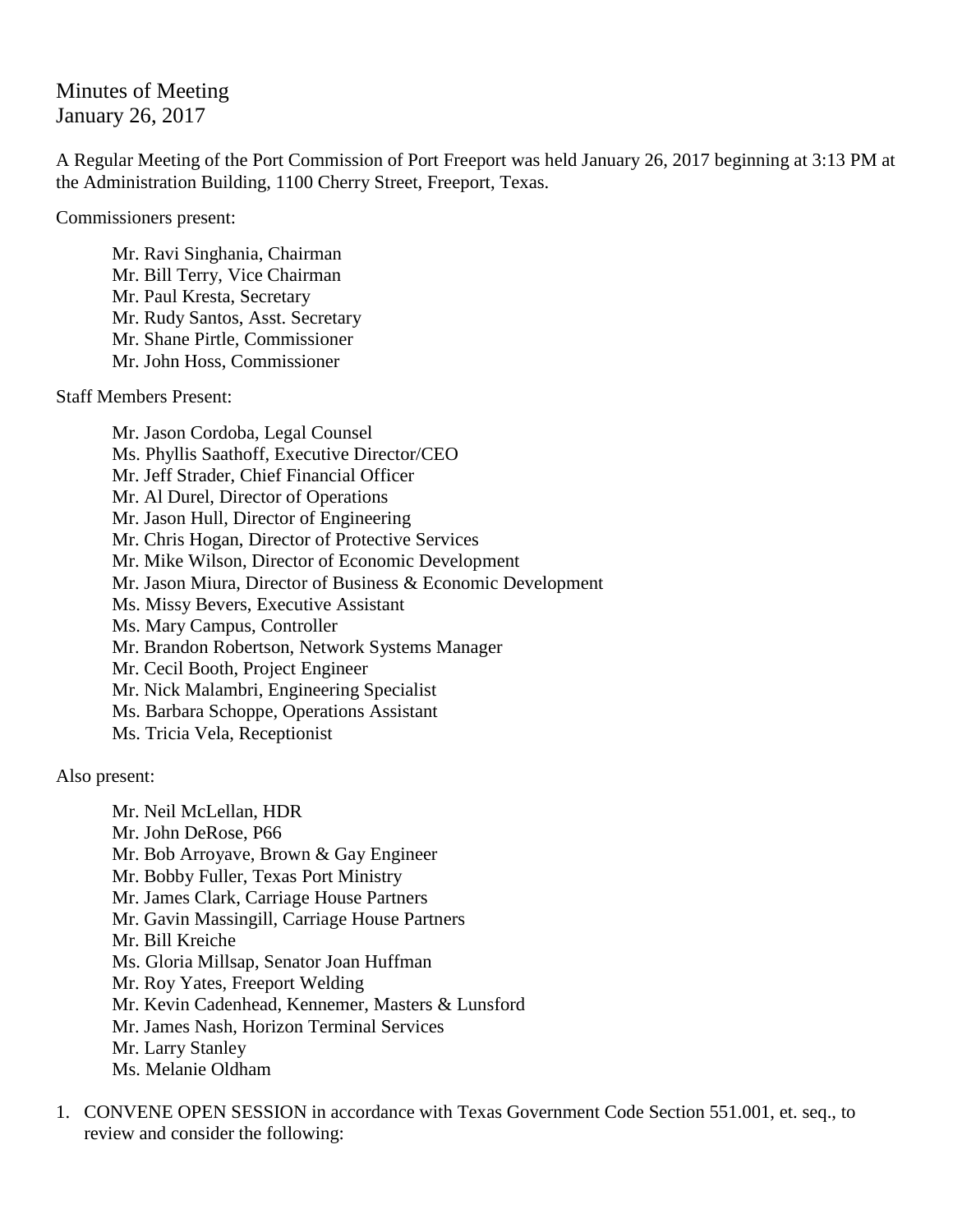- 2. Invocation Mr. Bobby Fuller, Texas Port Ministry
- 3. Pledge of Allegiance: U.S. Flag & Texas Flag
- 4. Roll Call.

Commissioner Terry noted that Commissioner Singhania, Commissioner Hoss and Ms. Saathoff were attending a meeting with the Corps but would be joining the Board meeting later. All other Commissioners were present.

- 5. Safety Briefing Mr. Chris Hogan.
- 6. Approval of minutes from the Regular Meeting held January 12, 2017.

A motion was made by Commissioner Kresta to approve the minutes as presented. The motion was seconded by Commissioner Santos with all Commissioners present voting in favor of the motion.

7. Receive update from Kennemer, Masters & Lunsford on the status of the annual audit process.

Kevin Cadenhead with Kennemer gave an update on the recently completed audit for 9/30/16. The audit went according to plan and executed efficiently. One item of discussion with management during the audit was how to account for the demolition of the cool storage facility and whether or not the demolition of that facility could be applied to the value of any new asset. Mr. Cadenhead stated that as a result of the actual defined accounting pronouncement the demolition cost is not applied to any new asset, adding there is a significant write-off within the financial statement in the non-operating section that incorporates the net book value of the asset that was demolished as well as the demolition cost. Even with the write-off, there is still a significant net income at the bottom line. Mr. Cadenhead also report that with the total amount of federal grants below the threshold, this was the first year that KML did not have to do perform a federal compliance audit. The Port's amount received from federal program revenues was \$350,000; the threshold is \$750,000 or more before a separate federal compliance audit is required.

8. Receive update from Carriage House Partners, LLC regarding 85<sup>th</sup> Texas Legislative Session and related legislative affairs.

Gavin Massingill and James Clark with Carriage House Partners (CHP) gave the Board an overview on where they are in the legislative process that began a few weeks ago. The Senate has started their committee appointments however the House will not begin their appointments for another week or two. The legislature has 60 days to file bills and are monitoring bills as they are filed. A number of issues CHP will be watching include the budget and shortage the State may be facing this year including health & human services, child protective services, Medicaid funding and public education. Key issues CHP will be monitoring for the Port include TERP Funding, eminent domain, economic development and heavy haul. They will also be working to get the FHCIP added to the list of critical infrastructure projects to be fast-tracked. Over the last few weeks, they have participated in conference calls to familiarize themselves on the Rail District and the partnership with Brazoria and Fort Bend County and studying the language on the proposed legislation and how they can help with the process. CHP has also been briefed on the issue with the East End park and engagement with the City and will help where they can if necessary. Mr. Massingill also mentioned a briefing he received from Ms. Saathoff regarding the Texas Port Association, membership, engagement as well as feedback on what TPA will be working on this session. He noted that CHP will engage with any of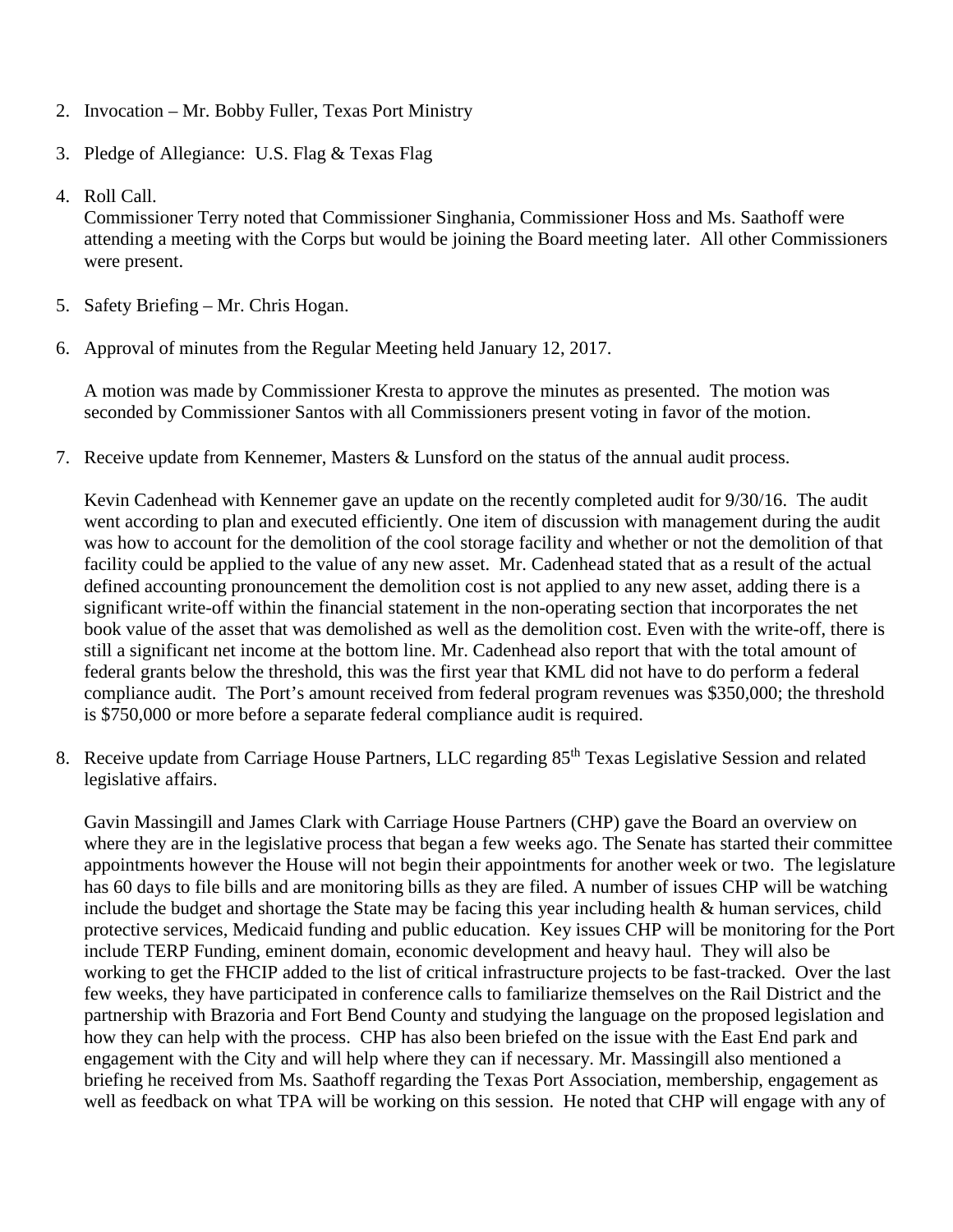the Port's associations or partners on a "as needed" basis. They will also be participating at Ports Day at the Capital February 22 and Brazoria County Day March 7.

- 9. Reports from Executive Staff:
	- A. Receive report from Executive Director/CEO on activities and matters related to administrative affairs. Port tenant updates, USCOE, rail issues, AAPA Committees, leases, contracts, upcoming Port and civic events and other related administrative affairs.

Ms. Saathoff reported on the meeting held earlier with the Corps. The TSP (Tentatively Selection Plan) vertical team meeting has been confirmed for February 21. Ms. Saathoff, Jason Hull and Commissioners Hoss & Pirtle have participated is meetings with BG Hill to prepare for the upcoming TSP meeting. President Trump recently signed an Executive Order expediting environmental reviews and approvals for high priority infrastructure projects. Efforts are underway to have the Port Freeport Harbor Channel designated as a high priority infrastructure project by Governor Abbott. A letter has been drafted from Port Freeport that will sent to Governor Abbott. The Texas Port Association's (TPA) Legislative Reception will be held February 22 in Austin. A meeting of the Port Authority Advisory Committee will also take place February 22. Brazoria County Day is schedule for March 7 in Austin. Rooms have been reserved for staff and Commission to attend.

B. Receive report from Director of Operations on activities and matters related to operations, vessel activity, tonnage and other related port operation matters.

Mr. Durel gave a brief presentation of the report he submitted highlighting graphs and areas of interest.

C. Receive report from Chief Financial Officer on monthly activity and matters related to financial results, investments, insurance, leases, real property matters and other related administrative affairs.

Mr. Strader gave a brief financial presentation and update to the Commission.

D. Receive report from Director of Business & Economic Development on activities and matters related to industry meetings and Port presentations, Port events, and other related trade development or community relation matters.

Mr. Miura reported on a meeting he and Mike Wilson attended January 25 to hear about the ME Global project located in Oyster Creek on 110 acres behind Bucees off Hwy 332. This \$1.1 billion project will produce ethylene glycol and partner with Praxair to supply oxygen. The ground preparation work will be complete in April 2017 and the team will work closely with Jacobs Engineering who is providing EPCM (Engineering, Procurement & Construction Management) to bring in foreign manufactured project cargo through Port Freeport and to the plant. The Port should see cargo at the end of this year and into 2018-2019 with plant start-up anticipated in 2019.

E. Receive report from Director of Engineering on activities and matters related to Freeport Harbor Federal Channel, capital projects and other projects, Hydrographic Report and other related facility engineering matters.

Mr. Hull shared pictures of construction progress including houses in Clute and Freeport as well as the trench drain recently replaced on Velasco and Area 6 inside the ARI rail loop on Velasco complete with 12 inches of limestone. He also briefed the Board on the current schedule for the Parcel 14 Rail Development with the bid opening set for February 23 and recommendation to the Board March 9.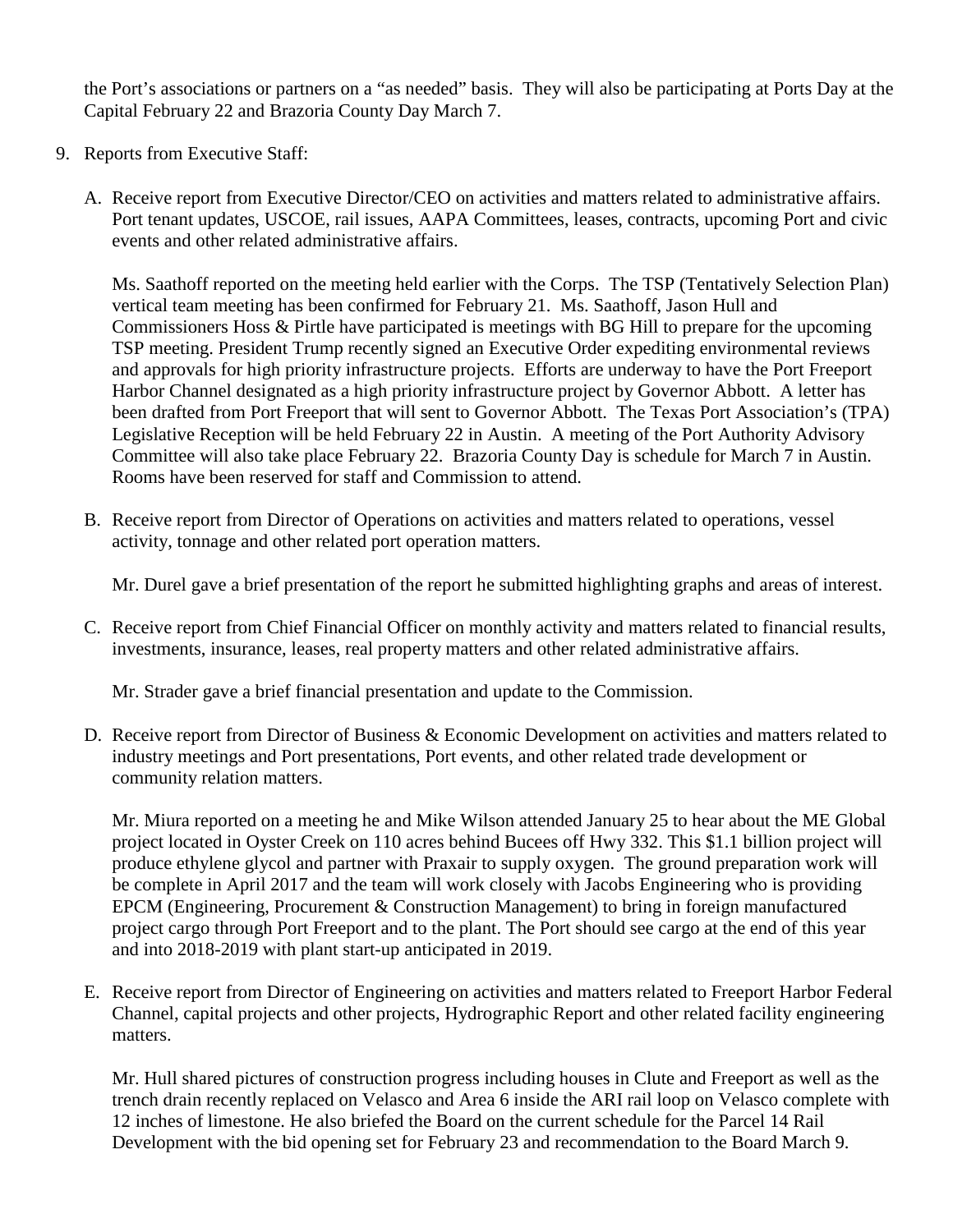F. Receive report Director of External/Governmental Affairs on activities and matters related to federal, state and local governmental affairs, Port tenant updates, USCOE, rail issues, HGAC/TPC, Committees, upcoming Port and civic events and other related governmental affairs

Ms. Kile notified the Board that Congressman Randy Weber was named to Transportation and Infrastructure Committee for the  $115<sup>th</sup>$  Congress. In addition, February 18 the Senate committee assignments were announced for the 85th Legislative Session with Brandon Creighton named to the Transportation Committee. Ms. Kile also extended an invitation to all present to attend the 2017 Take-A-Child Fishing Tournament to be held May 13. The logo drawing contest is currently being held with voting taking place February 9.

G. Receive report from Director of Protective Services on matters related to safety meetings/injury report, security meetings, EMS update and other related safety, security and environmental matters.

In addition to his report, Mr. Hogan reported that December 16 the House and Senate passed a Cross Border Trade Enhancement Act giving CBP (Customs Border Patrol) the authority to charge fees. This translates to if we provide a facility, pay for it and maintain it, it will be to CBP specifications. This includes the current build-out project staff is working on.

Commissioner Singhania asked Mr. Hogan to share his safety incidents report with the Board. Mr. Hogan stated there has been an increase in some incidences at Velasco Terminal, however staff is working heavily with Freeport Terminals to make policy changes as well as enforce policies that have become lax. He added that that Ben Westerlin, Safety Supervisor is participating in all safety meetings when a ship comes in and while a ship is in operation, he is monitoring the operation for safety violations. Commissioner Pirtle inquired about the final outcome of the top loader. The operator stated the brakes failed however the facts show he was driving too fast and the brakes worked fine after getting back in the top loader after the incident. This individual was reprimanded by Freeport Terminals.

- 10. Receive report from Commissioners on matters related to:
	- A. January 12 Strategic Planning Advisory Committee

Commissioner Pirtle reported that the City of Freeport Economic Development Corporation approached the Port to share in one-third of the cost of developing a Master Plan. After discussing, the Strategic Planning Advisory Committee feels it is important for the Port to participate to have seat at the table to communicate and know what's going on through the City of Freeport. This item is on the agenda for approval.

B. January 12 Operations Advisory Committee

Commissioner Santos stated the Operations Advisory Committee met January 12 to discuss the award of contract for janitorial services. The contract was previously awarded in November 2016 however the company was unable to agree to the terms of our contract. The bids submitted by other companies were then reviewed again by staff. This item is on the agenda for approval.

C. January 17 Personnel Advisory Committee

Commissioner Kresta reported that the Personnel Committee previously met January 17 to discuss under executive session matters pertaining to merit/pay increases for manager as well as director level staff. Additionally, discussion was also held regarding the performance and goals of the Executive Director/CEO. The final item regarding Port Policy 4.1 was tabled.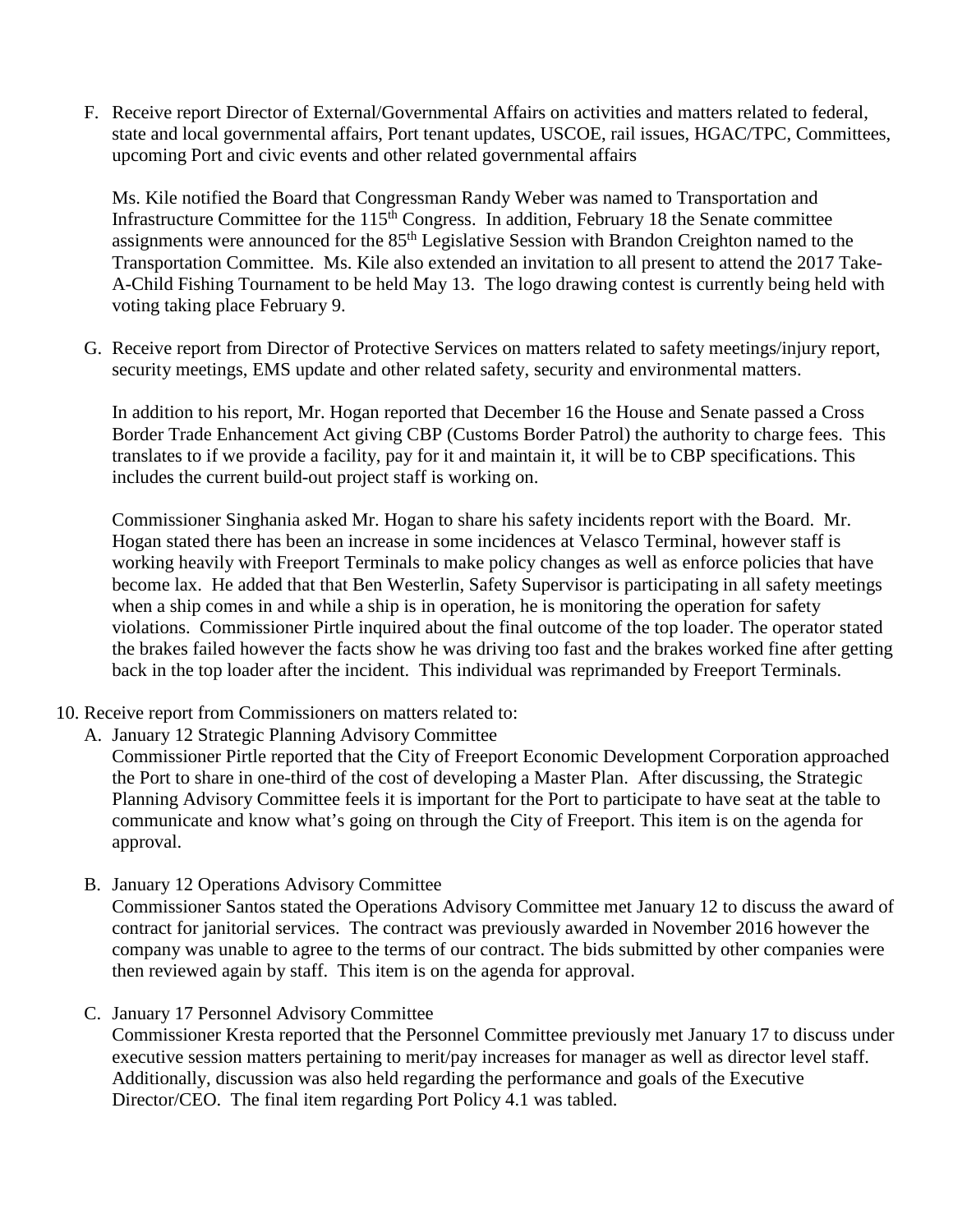D. January 17 Security/Safety Advisory Committee

The Security/Safety Advisory Committee meet January 17 to discuss under executive session certain matters of a security sensitive nature. Commissioner Hoss stated the committee reconvened in open session to adjourn as there was no further items of discussion to be held.

E. January 26 Finance Advisory Committee

Commissioner Terry stated the Finance Advisory Committee met before the Board meeting to discuss six items. The first item of review of Port Policy 9.10- Designation of Treasurer and related Practices & Procedures was tabled for further discussion. The next two items on the agenda include an amendment to the Port's Investment Policy and a reimbursement resolution, both of which are in the agenda for approval later today. Additionally, the committee received an update on the RFPs for depository agreement and financial software. Staff will bring the depository agreement to the Board for approval at the February 9 meeting and the financial software in April. Commissioner Terry added that both Mr. Strader and Ms. Campus have done an excellent job on the software packages.

F. Meetings and conferences attended, Port presentations and other related Port Commission matters. In addition to the Security/Safety committee meeting held, Commissioner Pirtle also reported attending the Alliance Quarterly Meeting, Brazoria County Cities Association Meeting and the Traffic Safety Meeting that involves the Port, TxDOT and local industry. This week he has attended the Alliance Operations Meeting and the Brazoria & West Columbia Cities update on the Port.

In addition to his committee meetings, Commissioner Kresta reported attending the West Columbia Chamber of Commerce Banquet January 12.

Commissioner Terry stated he attended the most recent Rail District meeting where an engineering firm was selected.

In addition to his committee meeting and the Alliance Quarterly luncheon, Commissioner Hoss attended the Nexus meeting held January 25 which is comprised of the Port, Brazoria County and Fort Bend Commissioners to coordinate efforts and keep lines of communication open on overall projects and strategies ranging from our dredging to rail and roads, and ensure legislative changes requested at the State level are in harmony between the three organizations.

## 11. Public Comment

Ms. Melanie Oldham addressed the Board to speak as a citizen and taxpayer stating she was excited to see the Strategic Community Plan on the agenda for approval. She also spoke on the potential swap with the Park on the East side of Freeport. The citizens of Freeport wish to be a part of the conversations regarding this potential swap. Lastly, she spoke on the purchasing of homes on the East End and the SWAP program.

12. Approval of financial reports presented for quarter ending December 31, 2016.

Before the Board for approval is the first quarter financial report from October 1 thru December 31, reflecting operating revenues of \$5.4 million, operating income of \$1.8 million and net positive change in assets of \$5.2 million. Also included in the report are disbursement reports for the first quarter as well as the purchase order reports. Management recommends approval as submitted.

Commissioner Singhania requested Mr. Strader share what projects have been audited the previous year at the next meeting.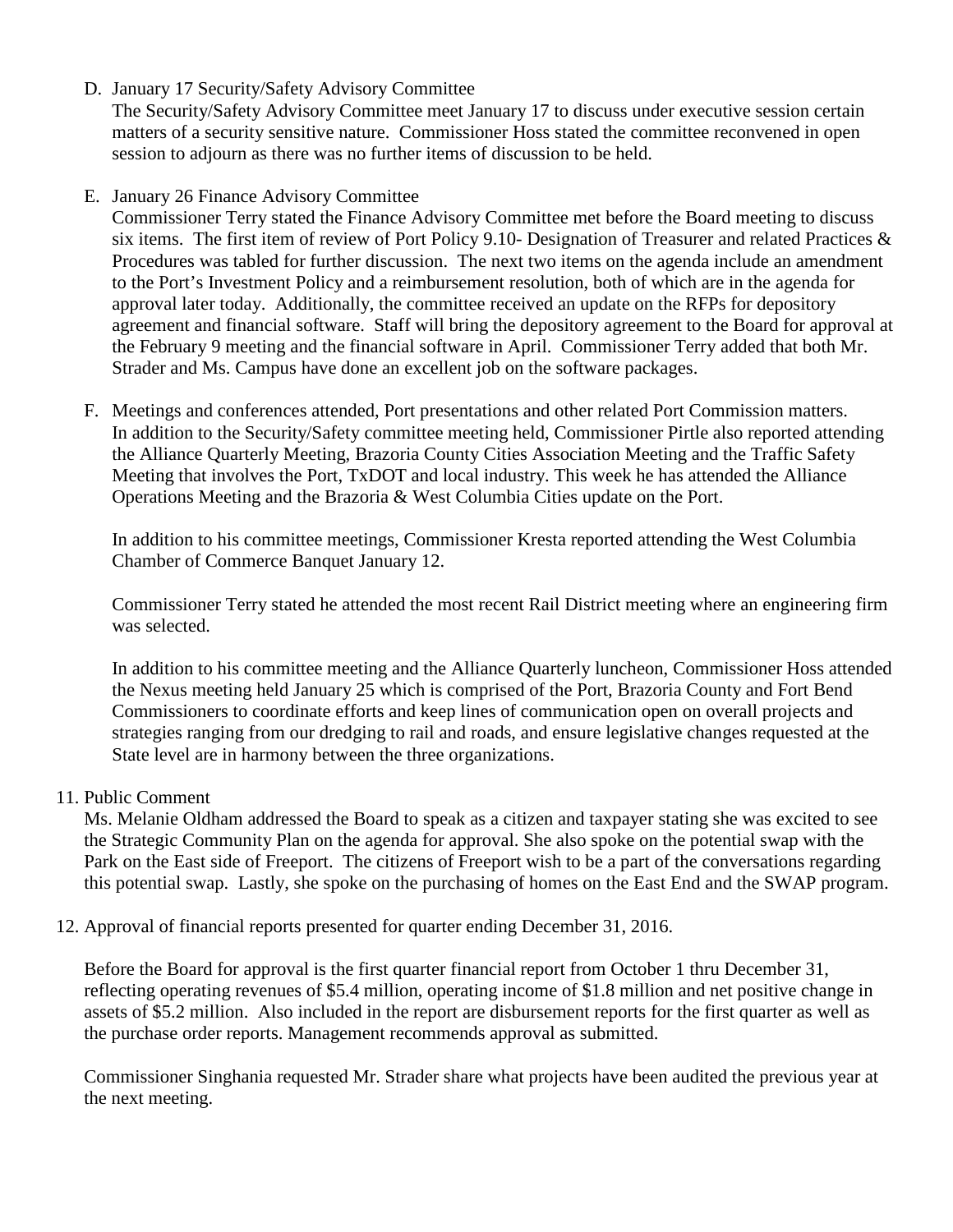A motion was made by Commissioner Hoss to approve the reports as presented. The motion was seconded by Commissioner Terry with all Commissioners present voting in favor of the motion.

13. Approval of a contract with Superior Cleaning Services for janitorial services for a 2-year term in the amount of \$60,588 per year with option to renew for one additional year.

Mr. Jesse Hibbetts, Operations Manager reminded the Board that staff came before them back in November to award a janitorial contract however, the company could not agree to the terms of the contract. Staff then revisited the bids submitted and came back with a recommendation to the Operations Committee January 12 and it is staff's recommendation along with that of the Committee to award a contract to Superior Cleaning Services who is the Port's current cleaning contractor. He added they do not a price increase over the life of the contract, plus they will do an annual floor/carpet cleaning at no additional cost.

A motion was made by Commissioner Santos to approve the contract with Superior Cleaning Services for janitorial services for a two-year term in the amount of \$60,588 per year with an option to renew for one additional year. The motion was seconded by Commissioner Pirtle with all Commissioners present voting in favor of the motion.

14. Adoption of a resolution approving amendments to the Port Freeport Investment Policy.

Ms. Campus stated that the annual requirement is the Public Funds Investment Act requires the Board to annually review the Port's public funds investment policy as well as the authorized investments brokers, investment strategies and verify appropriate training has taken place. She explained that since last year was a non-legislative year, there are no changes to the policy with the exception of the pledge collateral. An item was added to reflect this additional form of collateral, a letter of credit issued by Federal Home Loan Bank. Staff recommends approval of the amendment.

A motion was made by Commissioner Terry to approve the amendment. The motion was seconded by Commissioner Santos with all Commissioners present voting in favor of the motion.

15. Adoption of a Resolution Expressing Intent to Finance Expenditures Incurred in the construction of a rail yard on Parcel 14.

Otherwise known as a Reimbursement Declaration, Mr. Strader explained this resolution establishes the Port's ability, in the future, to reimburse itself from a future tax exempt bond issue for certain designated expenditures. The specific expenditure for this is the rail improvement project proposed for rail improvements on Parcel 14 in an amount of \$30 million. Mr. Strader added this resolution does not obligate the Commission or the Port to issue future debt, rather it preserves the ability to reimbursement expenditures from tax exempt proceeds. It is management's recommendation to approve the resolution.

A motion was made by Commissioner Terry to approve the resolution as recommended. The motion was seconded by Commissioner Hoss with all Commissioners present voting in favor of the motion.

16. Adoption of a resolution declaring items surplus and ordered sold separately for cash, after notice of sale and receipt of bids to the highest bidder; destroyed of no bids are received; or offered as trade-in for new property of the same general type.

Ms. Campus stated the exhibit with the resolution shows various items to surplus including vehicles, items from a house on the East End, I.T. items from the move that are no longer needed as well as the boat house which is damaged beyond repair.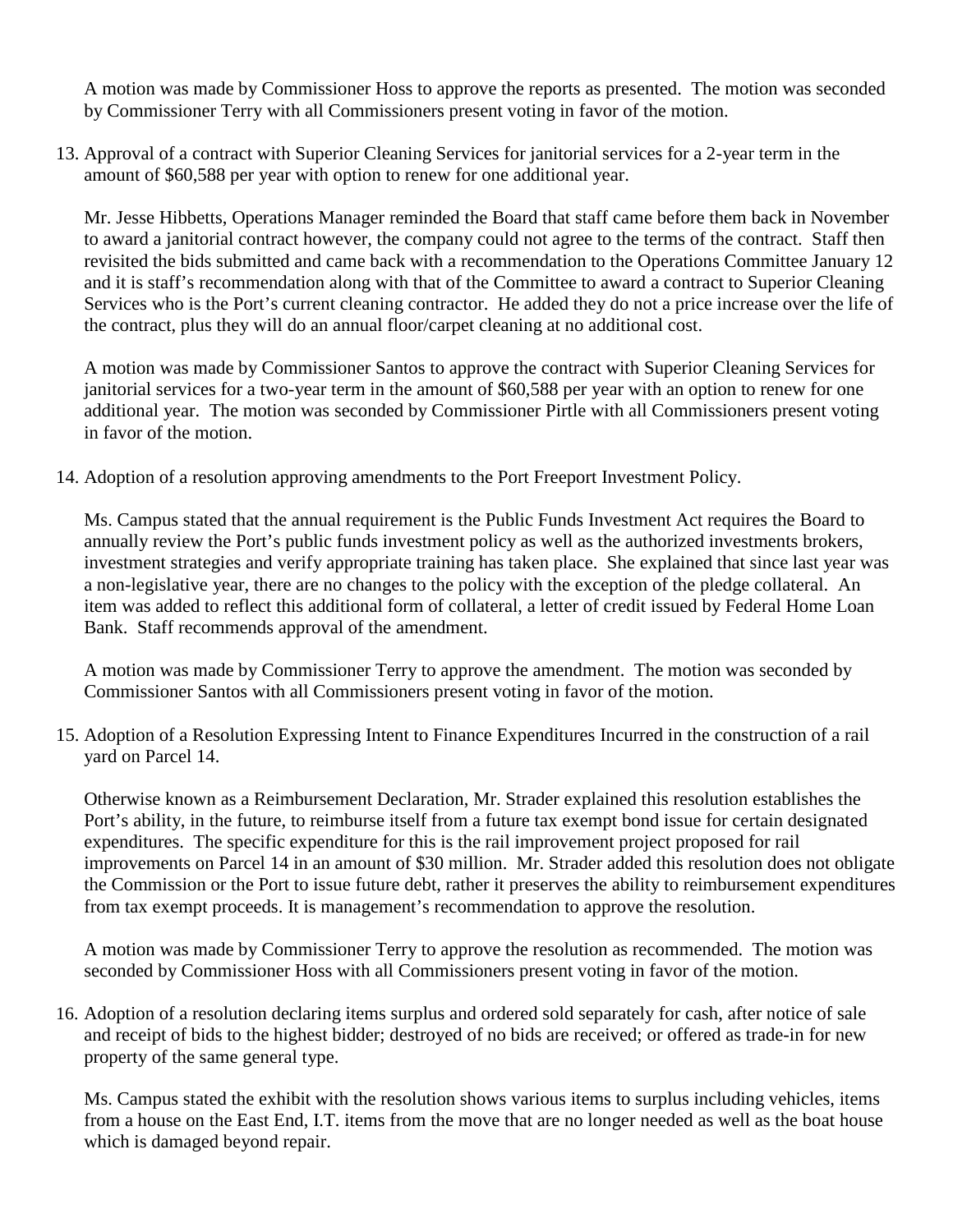A motion was made by Commissioner Pirtle approve the resolution. The motion was seconded by Commissioner Santos with all Commissioners present voting in favor of the motion.

17. Adoption of a resolution approving the acceptance of the Port's portion of proceeds received from high bidders on delinquent tax property held in trust by Brazoria County, Texas and authorizing the Chairman to join in conveyance to high bidders.

A motion was made by Commissioner Pirtle to approve resolution. The motion was seconded by Commissioner Hoss with all Commissioners present voting in favor of the motion.

18. Approval of Executive Director/CEO and Commissioner travel for February, March and April 2017.

The first item is the TPA Legislative Day Reception in Austin February 22 where Commissioner Singhania suggested all Commissioners be given the opportunity to go along with Ms. Saathoff. The next item is the TPA Legislative Day in Washington. The date has not been determined however, Port representation is recommended. Commissioner Singhania also suggested approval of all Commissioners. Additionally, there may be some last minute trips to Austin for committee hearings and meetings related to port matters and priorities. Ms. Saathoff recommends giving approval now in the case these events may come up between board meetings. It was also recommended no more than three Commissioners attend these hearings/meetings. Lastly, the AAPA Spring Conference will be held April 4-6 in Washington. Approval is recommended now to be able to secure hotel rooms and airfare for those who wish to attend.

A motion was made by Commissioner Terry to approve the travel. The motion was seconded by Commissioner Pirtle with all Commissioners present voting in favor of the motion.

19. Receive update from staff regarding the Brazoria-Fort Bend Rail District and the Brazoria-Fort Bend Nexus Group.

In addition to his report submitted in BoardPaq, Mr. Miura reported that Andrews Kurth advised the Rail District on next steps for proposed legislation. The current draft is in Representative Miller office awaiting review by his legislative counsel. At the last meeting, the Board selected Freese & Nichols to represent the Rail District as a Project Manager. He shared a placemat from Freese & Nichols showing their approach to the project which include five phases: Project Initiation, Planning & Environmental Linkage, Investment-Level Studies, Final Design & Approvals and Construction Phase. Cost estimates were also included for each phase of the project. Mr. Miura noted that the cost estimates do not include what is funded by the sponsoring agencies, rather the Rail District would seek outside funding. As part of their package, Freese & Nichols included options to raise funds for each phase of the project. Mr. Miura also reported the 2017 Budget was approved which includes additional funding from sponsoring agencies. Three committees were created to included legal, finance and engineering. The Engineering Committee will liaise with Freese & Nichols, Legal Committee with Andrews Kurth, and eventually a lobbyist, and the Finance Committee will consist of Mr. Miura and Dan Croft. A travel policy was also adopted and discussion was had regarding who should go to Austin for potential testimony in support of the proposed legislation changes.

Ms. Saathoff reported that the Nexus Group met January 25. Discussions at this meeting included the selection of Freese & Nichols as project manager and the status of the proposed legislation. Brazoria County reported they had adopted resolutions in support of the legislation January 24, Fort Bend County adopted the resolutions of support at an earlier date, and the Port will consider same later today. Fort Bend County has one additional resolution relating to the County Assistant Districts. Lengthy discussion was had regarding how they are used and how positive they are for counties because they take in unincorporated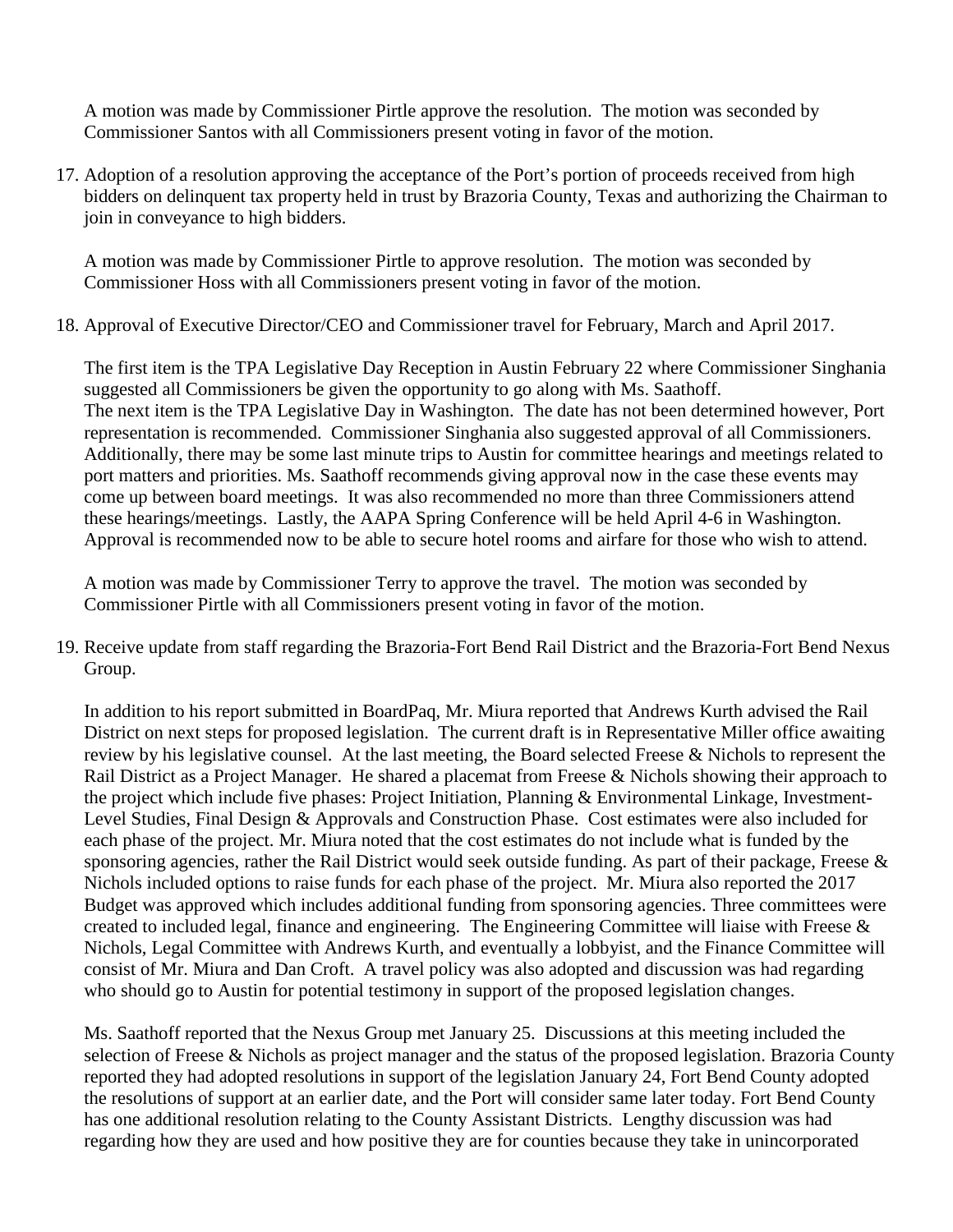areas outside of cities. Further conversations will take place with the County Judge regarding this matter. The Nexus Group also agreed they would get respective legislative liaisons in Austin together to begin coordinating efforts as the bill begins to make its way through the process. The next meeting of Nexus will be Thursday, February 16.

20. Approval of an Amendment to the Reimbursement Agreement between Brazoria County, Ft. Bend County, Port Freeport and Brazoria-Fort Bend Rail District.

This amendment to the Reimbursement Agreement states the Rail District will reimburse the sponsoring agencies for all funding at the point where they receive funding from the private sector or other entity, for the seed money and feasibility study. This also includes an advancement of \$50,000 for this year. Mr. Miura recommends approval of the agreement.

A motion was made by Commissioner Terry to approve the amendment. The motion was seconded by Commissioner Pirtle with all Commissioners present voting in favor of the motion.

21. Approval of Port Freeport's participation and cost-sharing in a Strategic Community Plan for Freeport East.

A motion was made by Commissioner Pirtle to approve the Port's participation in cost-sharing with the Economic Development Corporation and the City of Freeport to pay one-third of the cost not to exceed \$71,667. The motion was seconded by Commissioner Terry.

Commissioner Terry inquired if the Port agrees to cost-share in the expense of this Plan if they would also have input into the planning or a place on the Board should there be one. Mr. Roy Yates, who represents the EDC, stated they have not discussed this however, he anticipates a committee will be formed with all three entities to discuss the plans, funding and who will have a say in the project.

After the discussion, the motion was amended by Commissioner Pirtle to add that before funds are released, the Port receives an agreement that we have equal participation in the decision-making process. The motion was seconded by Commissioner Terry with all Commissioners present voting in favor of the motion.

- 22. EXECUTIVE SESSION in accordance with Subchapter D of the Open Meetings Act, Texas Government Code Section 551.001, et. seq., to review and consider the following:
	- A. Under authority of Section 551.071 (consultation with attorney) for discussion regarding:
		- 1. Consultation with attorney regarding proposed legislative changes to Chapters 172, 222, 284 and 370 of the Texas Transportation Code.
	- B. Under authority of Section 551.072 (deliberation of real property) for discussion regarding:
		- 1. The potential exchange, lease, or value of real property located Port Freeport, including but not limited to Parcels 7, 8, 10, 26, and 37.
		- 2. The potential purchase, exchange, lease or value of real property located at Port Freeport, including but not limited to the real property located at and contiguous to Berths 1, 2, 5 and 7.
		- 3. Discussion regarding the potential exchange, lease or value of real property located in Freeport, Texas, including but not limited to the area known as the East End of Freeport and bordered by the following streets: FM 1495; East 2<sup>nd</sup> Street; Terminal Street and East 8<sup>th</sup> Street in Freeport, Texas.
		- 4. The potential exchange, lease, or value of real property located at Port Freeport, including but not limited to Parcels 4, 5, 6, 9, 14, 19, 27, 31, 34, and 38.